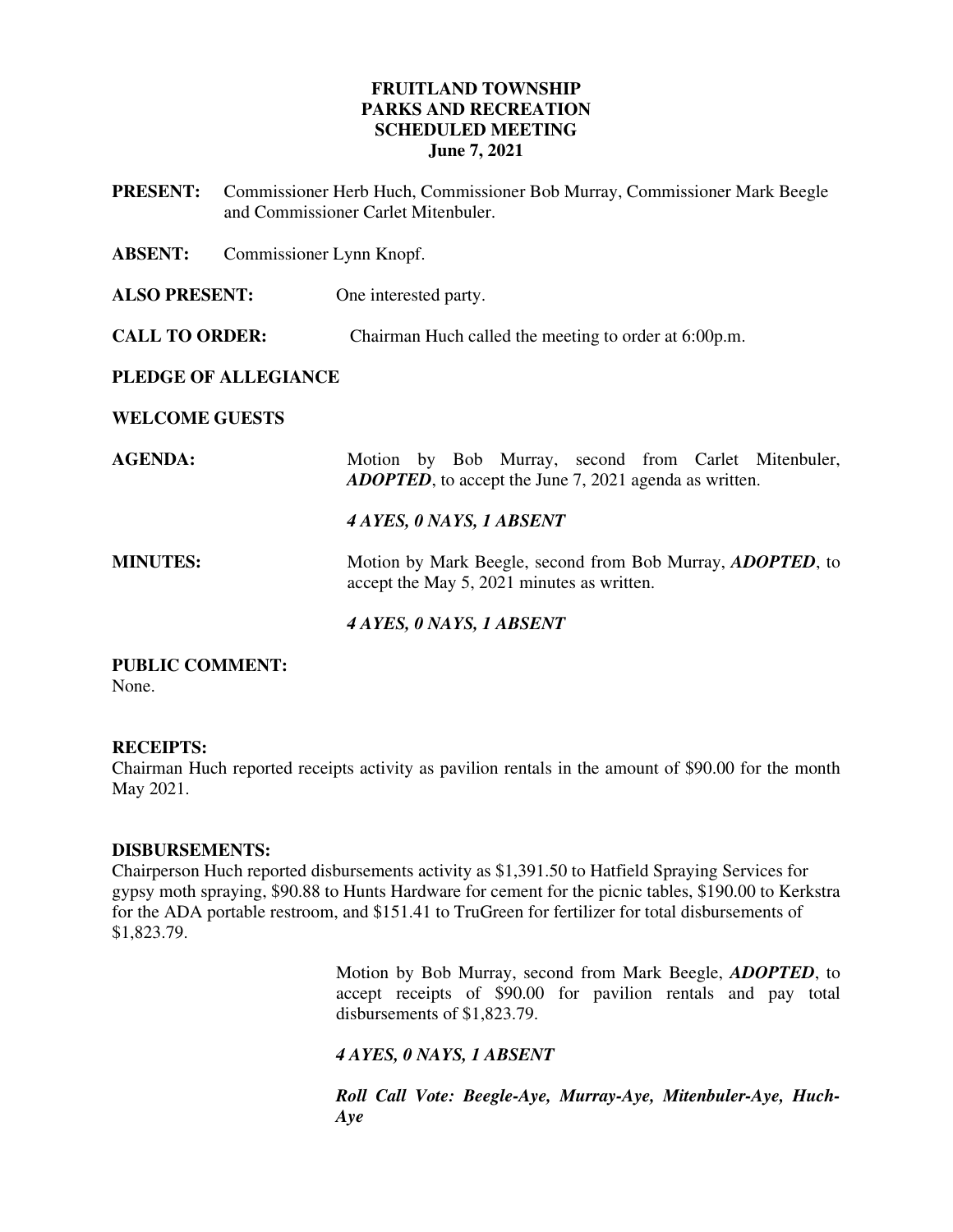**PARKS AND RECREATION COMMISSION** June 7, 2021 Page 2 of 4

#### **UNFINISHED BUSINESS:**

#### **1. Baseball field/scoreboard**

The commissioners discussed different scoreboards that are being considered for purchase. Commissioner Mitenbuler suggested that it might be a good idea to include the individual donating the scoreboard to the Township to weigh in on which scoreboard to purchase. The commissioners decided to discuss the matter with Supervisor Marcinkowski.

> Motion from Bob Murray, second from Carlet Mitenbuler, *ADOPTED*, to suspend Robert's Rules of Order to discuss the scoreboard with Supervisor Marcinkowski.

## *4 AYES, 0 NAYS, 1 ABSENT*

Supervisor Marcinkowski suggested to the Commission that they make the decision on the best scoreboard and installation, and to not worry about the donation amount. He stated that the individual donating the board most likely won't pay for the entire board. He also suggested advertising signs as a way of producing some income.

> Motion by Carlet Mitenbuler, second from Bob Murray, *ADOPTED*, to resume Robert's Rules of Order.

## *4 AYES, 0 NAYS, 1 ABSENT*

Chairman Huch suggested that a trash can is needed near the baseball field. He also added that he would like to see a flag on the flag pole near the scoreboard, adding that one should already be there. The other commissioners agreed.

> Motion by Bob Murray, second from Carlet Mitenbuler, *ADOPTED*, to get a flag for the baseball field.

## *4 AYES, 0 NAYS, 1 ABSENT*

In terms of the fencing quote from Affordable Fence, the commissioners agreed that they were confused by the quote. Some of the figures weren't correct, so the Commission agreed to go back to the company for clarification. During the fencing discussion, Commissioner Murray stated that he would like the Commission to revisit discussions regarding the fence on the property line that was turned down by the last Township Board. He mentioned that it is destroyed, and people are wandering past the property line of the park onto neighboring properties.

Once the discussion of the fencing on the property line was mentioned, stumping was mentioned as well. Chairman Huch stated that Commissioner Mark Beegle had showed interest in completing the work, adding that his quote was a much more reasonable price than what they were already given by another company. Commissioner Murray questioned if having someone on the Commission complete the work would be an issue. Recording Secretary Mary Mansfield suggested that the Commission suspend Robert's Rules of Order to ask questions of Supervisor Marcinkowski regarding this matter.

> Motion by Bob Murray, second from Carlet Mitenbuler, *ADOPTED*, to suspend Robert's Rules of Order to have discussions with Supervisor Marcinkowski.

## *4 AYES, 0 NAYS, 1 ABSENT*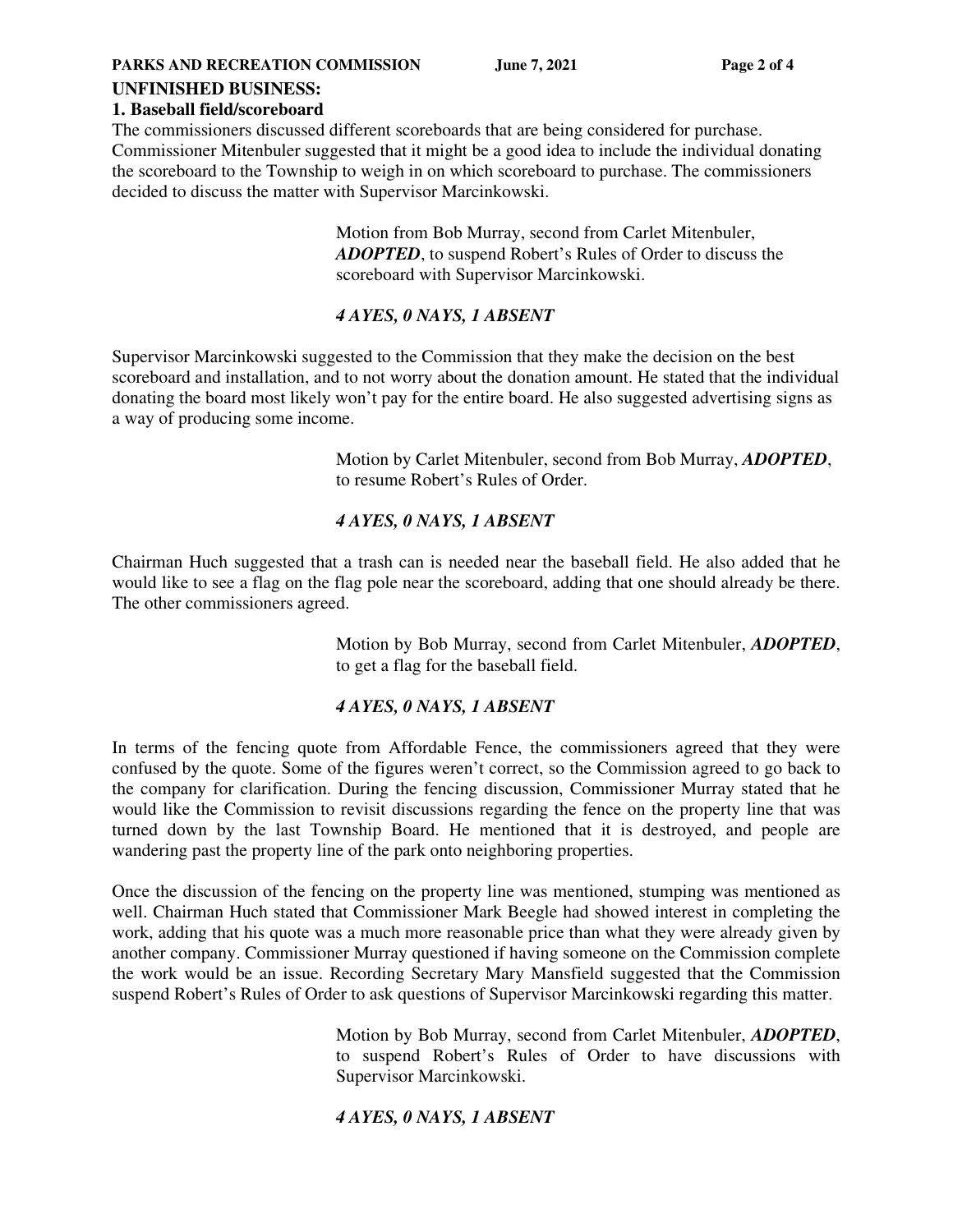#### PARKS AND RECREATION COMMISSION June 7, 2021 Page 3 of 4

Supervisor Marcinkowski stated that in order for Commissioner Beegle to be able to bid on the stumping job, the Commission will have to accept sealed bids for the job, adding that Commissioner Beegle will not be able to see the quotes or vote on the acceptance of an individual for the job.

> Motion by Bob Murray, second from Carlet Mitenbuler, *ADOPTED*, to resume Robert's Rules of Order.

#### *4 AYES, 0 NAYS, 1 ABSENT*

#### **2. Electrical**

Chairman Huch stated that Consumers Energy came out to the park to check the electrical and that everything is okay.

#### **3. Irrigation**

Chairman Huch stated that he talked to Randy Smith regarding the irrigation and finding out where everything is in the park, and he stated that Mr. Smith wasn't overly friendly and would charge at least \$500.00 to look into the irrigation system. The commissioners agreed that they need a schematic of the park including where everything is laid out. They also agreed to get additional quotes from others for the job.

Chairman Huch handed out a print of the park to the commissioners. They discussed where the potential soccer field could go, and also discussed a possible sand volleyball court. Chairman Huch suggested the commissioners use the map to chart out other potential ideas for the park.

**NEW BUSINESS:**  None.

**PUBLIC COMMENT:** 

1. Supervisor Jeff Marcinkowski, 3767 Jay Road – mentioned that the commissioners can either email himself or Maintenance Supervisor Arron Ferris regarding a request for a trash can for the baseball field. He requested a copy of the baseball field schedule. Supervisor Marcinkowski suggested a possible name change to the park. He added that something in regards to an allencompassing name, including something such as "sports and recreation" might be good to include in the name. He mentioned the roads ends in the Township and having the Commission consider possibly taking them on since they are recreation. Supervisor Marcinkowski mentioned technology upgrades being made in the Township, adding that he would like input from the commissioners regarding their needs or suggestions. He also reminded the commissioners of their budget, adding that they can take unused money and make a budget amendment to be able to complete other work. Supervisor Marcinkowski stated that he met with a few Whitehall High School students and they had questions pertaining to a soccer field and beach volleyball at the park, so he commended the commissioners on the ideas of bringing those projects to life. He mentioned that a new website is in the works for the Township as well, adding that if the Commission had ideas of what they would like to see to please advise him of such ideas.

## **COMMISSIONER'S COMMENTS:**

Commissioner Beegle stated that a flag with lights on the baseball field should be a priority, adding that he liked the idea.

Commissioner Mitenbuler thanked Supervisor Marcinkowski for attending their meetings, adding that it's nice to be able to discuss necessary matters with him.